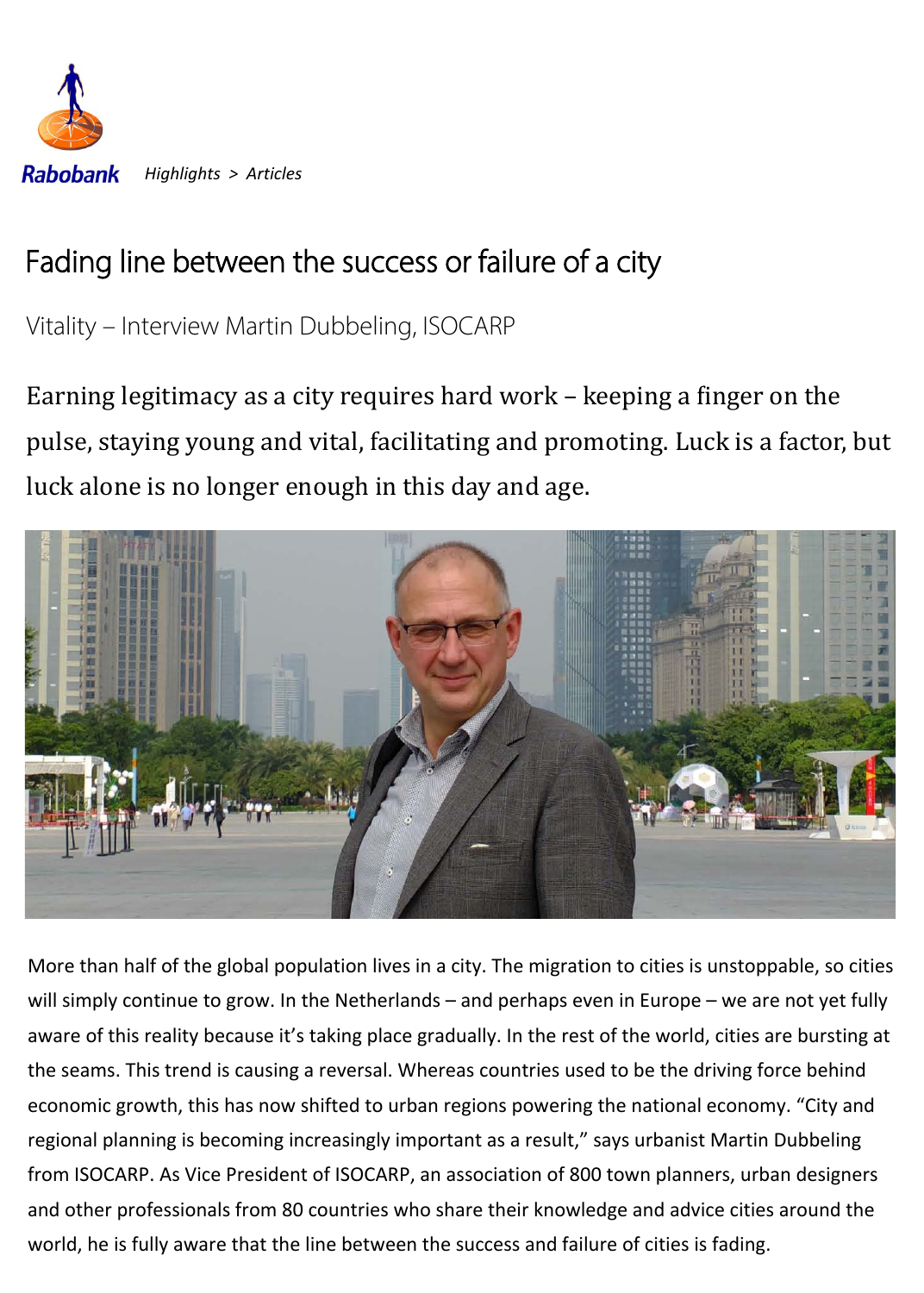## Bogged down by the old economy

Dubbeling explains, "Different cities and regions are attractive each decade. Everything is taking place quickly these days and if you don't keep a finger on the pulse, you'll be overtaken because another city is better able to facilitate or respond to technological developments and current needs. In the past, luck played an important role in the emergence of a hotspot. Council members in some cities were 'lucky' to have made the right decision at the right time. Others forgot to combine the new economy with the old one." Dubbeling mentions Detroit, Pittsburgh and the Ruhr region as examples. The latter has experienced a depopulation of more than a million, as people have relocated to other industrial regions in Germany. The Ruhr area has since become a metropolitan urban region with a focus on culture and industrial heritage. Detroit and Pittsburgh were once just as successful and attractive as Dubai now is. Getting bogged down in the old economy of steel and car production was a fatal error. But like Dubbeling says, things can change quickly. "Dubai is attractive right now due to its oil money. But if the city doesn't transform into a sustainable hotspot for the region within the foreseeable future, Dubai will be nothing more than desert ten to twenty years from now. All of those skyscrapers are filled in their entirety with expats, who will leave once the business disappears."

## Luck or wisdom

Making the right decisions and a combination of marketing and following regulations and trends play an important role, says Dubbeling. But there's more to it than that. Take the two university cities of Barcelona and Seville. Both were popular for living, working and recreating in the past. Yet the popularity of Barcelona is now much greater than that of Seville. That's due more to luck than wisdom. Remember that this is where the Olympic Games were organised in 1992. The huge investments made in the city back then have made Barcelona more attractive than Seville in many ways. Looking back, Barcelona made the right decision at the right time, which was later followed up and supported by excellent urban planning. Athens has not benefited quite as much from the 2004 Olympic Games. It's still too early to tell whether the 2012 Games in London have made it a more attractive city.

## Clever marketing

In other European economic hotspots, it's clever marketing and the creative use of regulations that have made the difference in terms of popularity and growth. Dublin, for instance, was the leading hotspot for Internet companies in the 1990s. The city council - and in turn the residents -benefited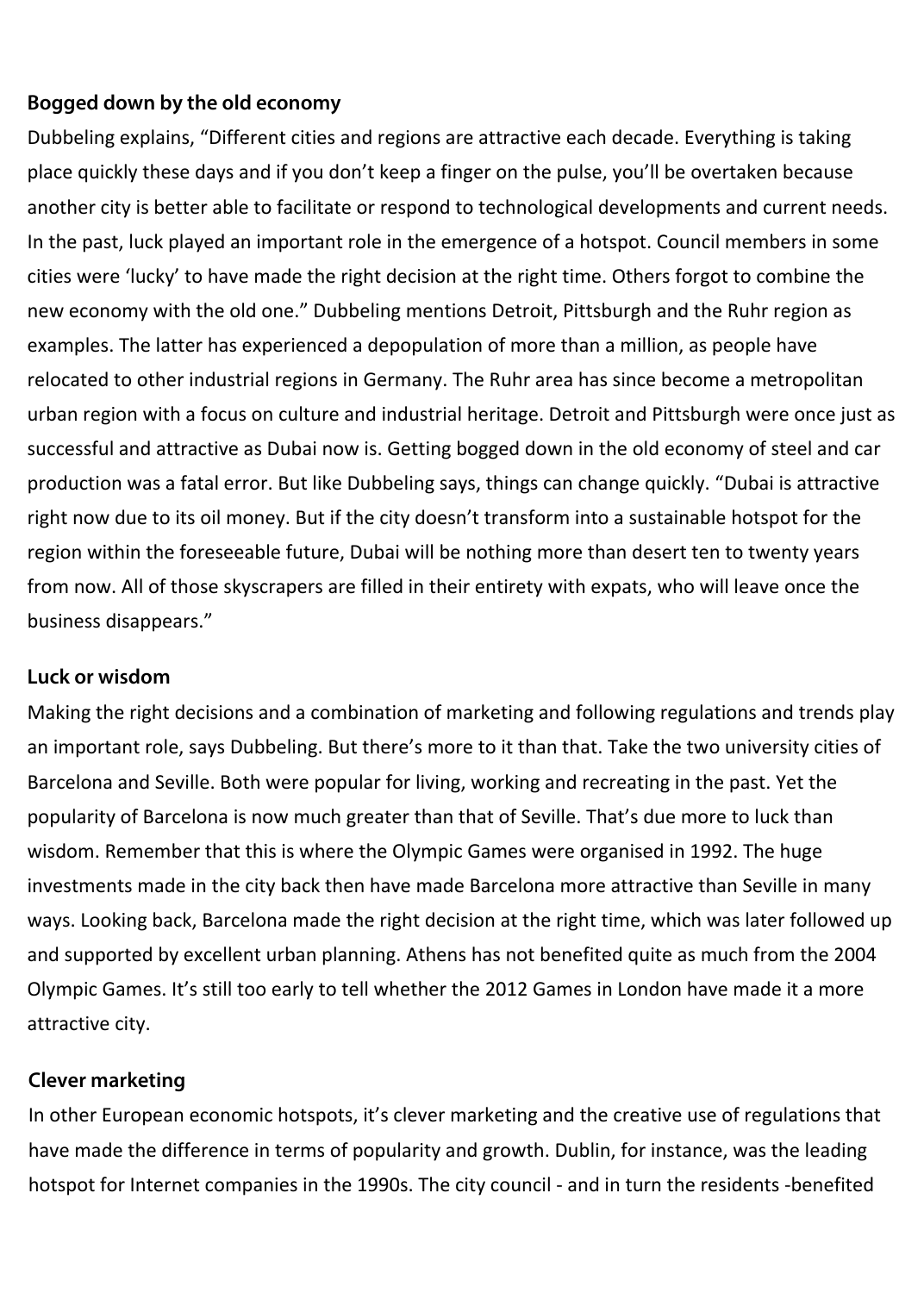

from the low Irish tax rate, which was the reason why almost all major Internet companies decided to establish their European headquarters here. Berlin takes great advantage of the city's hip image, which helps attract countless creative people to the city. London also has a favourable investment climate that it deliberately keeps intact. At the same time, the British capital profits from its historical geographic position as a trade hub between the East and West. This is why the financial sector was originally established in this city. After this financial hotspot was hit hard by the crisis, the City bounced back within no time and is now seeing an explosion of FinTech companies. The dynamics on the other side of the continent are also tremendous.

Dubbeling explains, "My work often takes me to various cities in China and I've noticed that the urban regions are competing fiercely with each other. Considerable investments are being made in the quality of the city centres. In cities like Nanjing, Wuhan and Ningbo, they are opening a new metro line every year. In the Netherlands, it takes us more than ten years to develop a small section of the North-South line, which doesn't even stop at Schiphol Airport. This kind of investment would significantly benefit the reputation and success of the Dutch capital."

## A divided Netherlands

All the same, Amsterdam ranks high on hotspot lists and, with around 500 successful companies in the creative sector, has even been designated by many as the most creative city in Europe. According to Dubbeling, however, today's Amsterdam does not rank among the 'real' metropolises. "A metropolis has a high density of housing, jobs and other activities. We see great examples of this in Berlin and Dublin, where the creative sector has moved into old buildings. In Berlin in particular, creativity is increasing due to increasing urbanisation. This is how a metropolis develops." Opinions on this are divided in the Netherlands, although Dubbeling does say that we have quite good initiatives on a local level. Groningen in the north and Eindhoven in the south, for instance,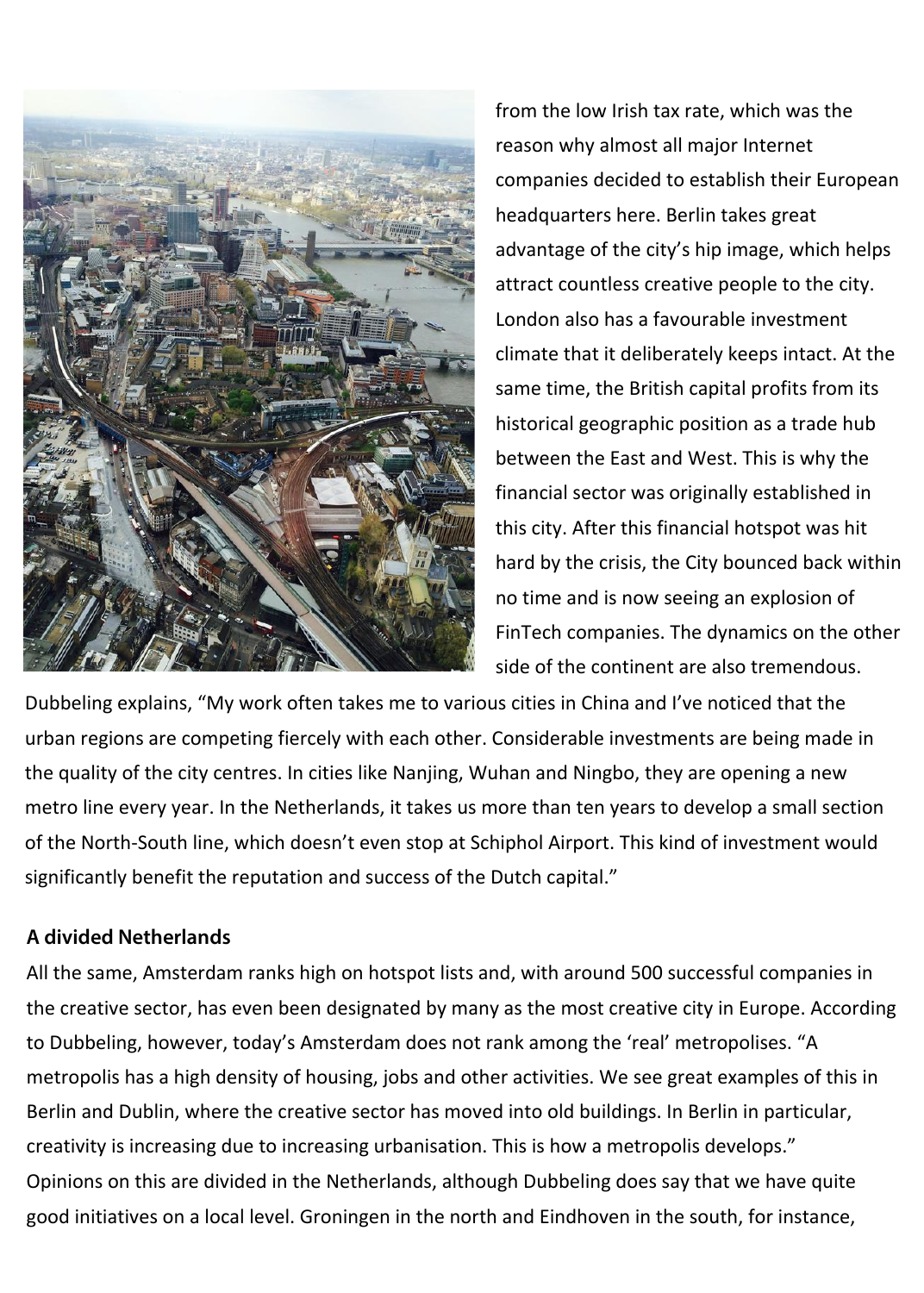are successful without being in the Randstad region. "Both cities have a university and present themselves as knowledge cities. This attracts young people. Especially Groningen takes a clever approach to this. The city used to focus on Dutch students, but is now opening up more to international students, which has given it a tremendous boost."



## Taking decisive action

Dubbeling continues, "If the Netherlands wants to rank high in the global list of metropolises in the future, decisive action will have to be taken." What is our metropolis? The entire Randstad region? The metropolitan area of Rotterdam-The Hague? Greater Amsterdam? "In my opinion, the entire Randstad, including Eindhoven, should come together in order to develop into a global *hotspot*. Building rows and rows of new houses in hard-to-reach residential areas outside the cities does not make you a metropolis. We've had more than enough of that in the Randstad. The focus today needs to be on transforming and seriously densifying the urban areas within the ring roads of Rotterdam and Amsterdam, where there is plenty of space for a solid transformation. If we choose to transform the Randstad into a metropolis, this is a strategic decision that will require the long-term commitment of the local authorities. And if you still want a newly built home with a large garden, there is plenty to choose from in Almere or outside the Randstad."